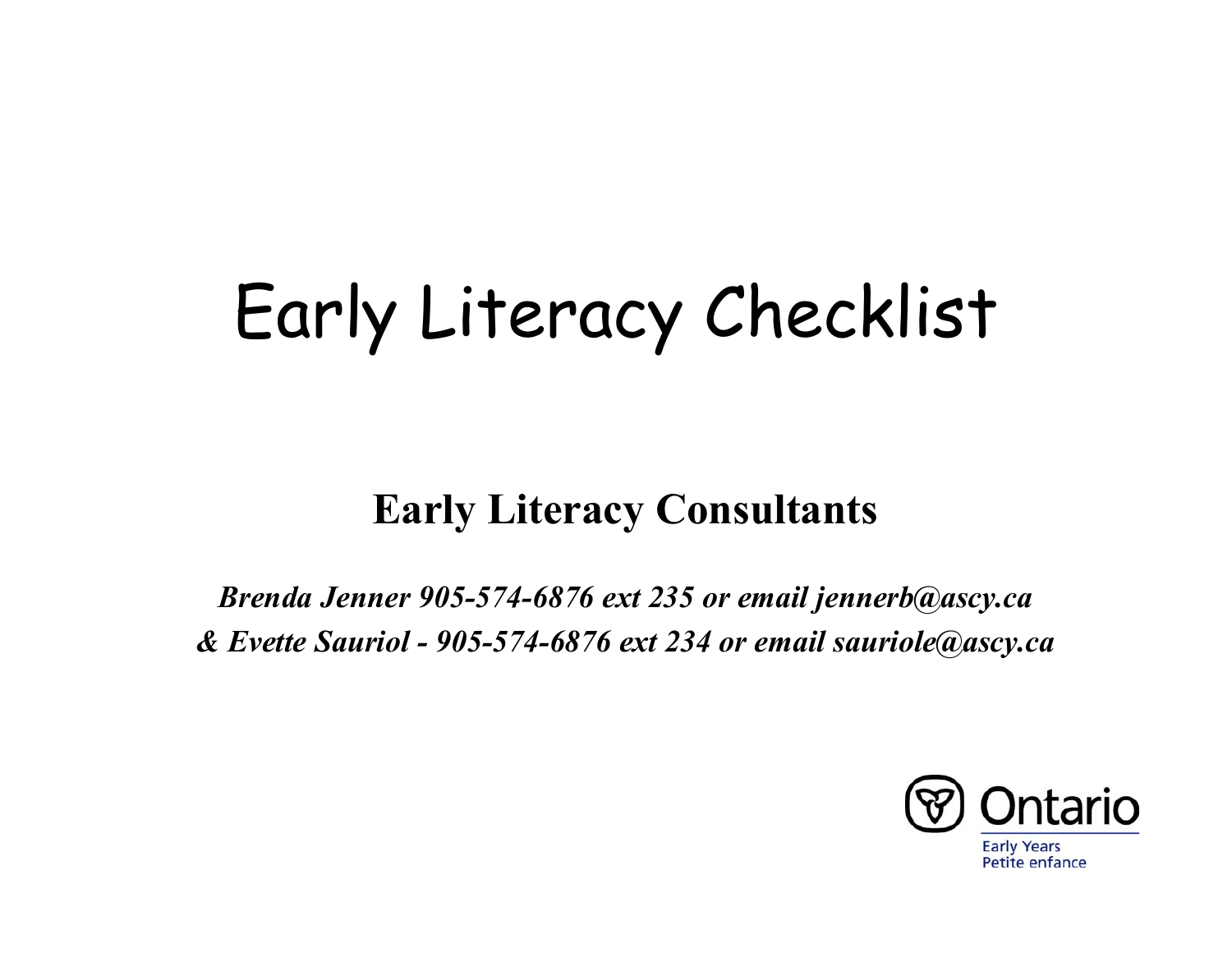## **What is the Early Literacy Checklist?**

- **The Early Literacy Checklist is a reflective selfassessment tool enabling programs and specialists working with young children:**
- **to better evaluate to what extent they support literacy in young children**
- **to better evaluate to what extent they support literacy within families**
- **to better evaluate to what extent they engage in community partnerships in supporting child and family literacy.**

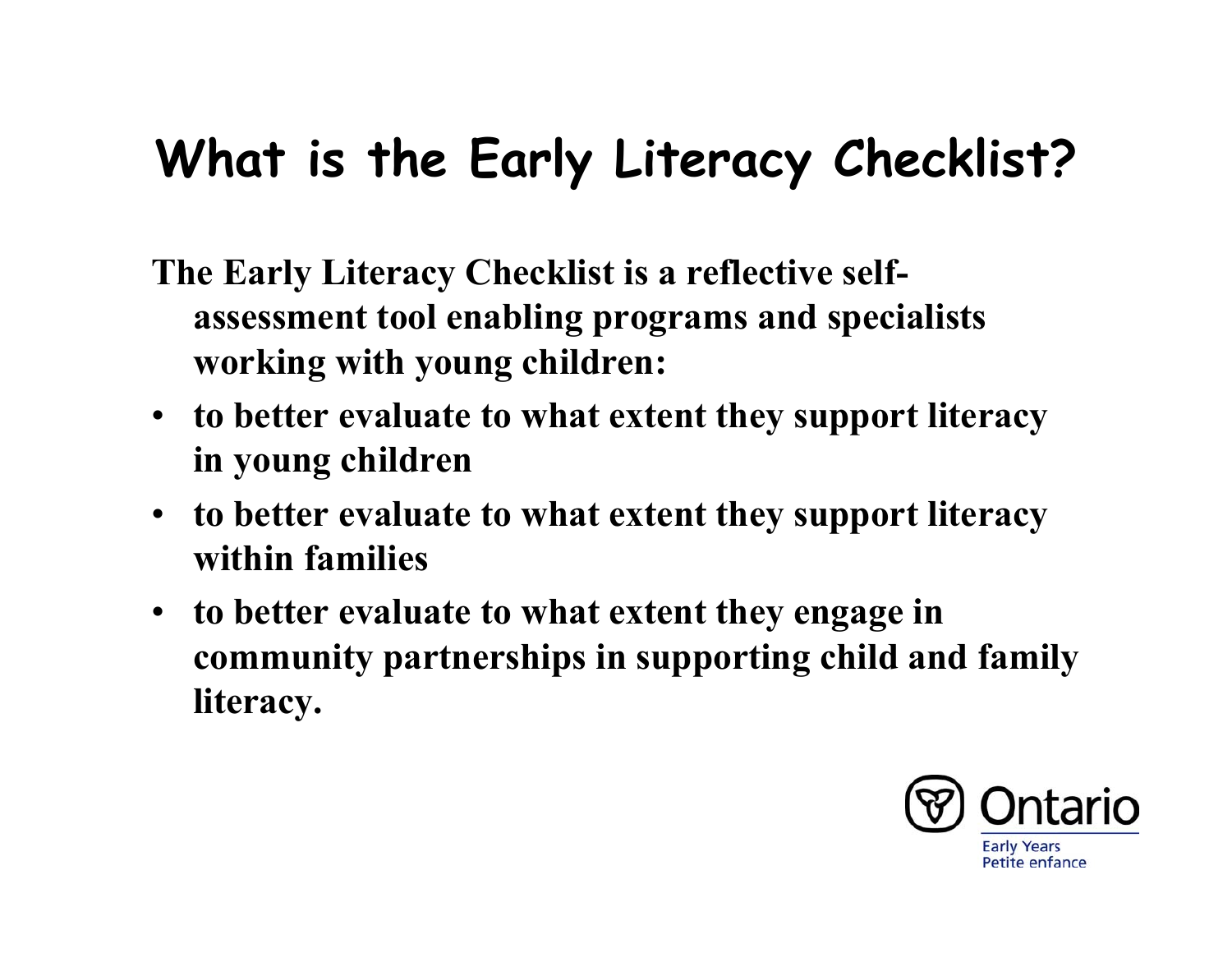### **Who Should Use the Early Literacy Checklist?**

- • **Any early years program or service which includes: Ontario Early Years Centres, child care centres, home child care agencies and associations, libraries, family resource programs and kindergarten.**
- **The checklist is adaptable to the varied programs**

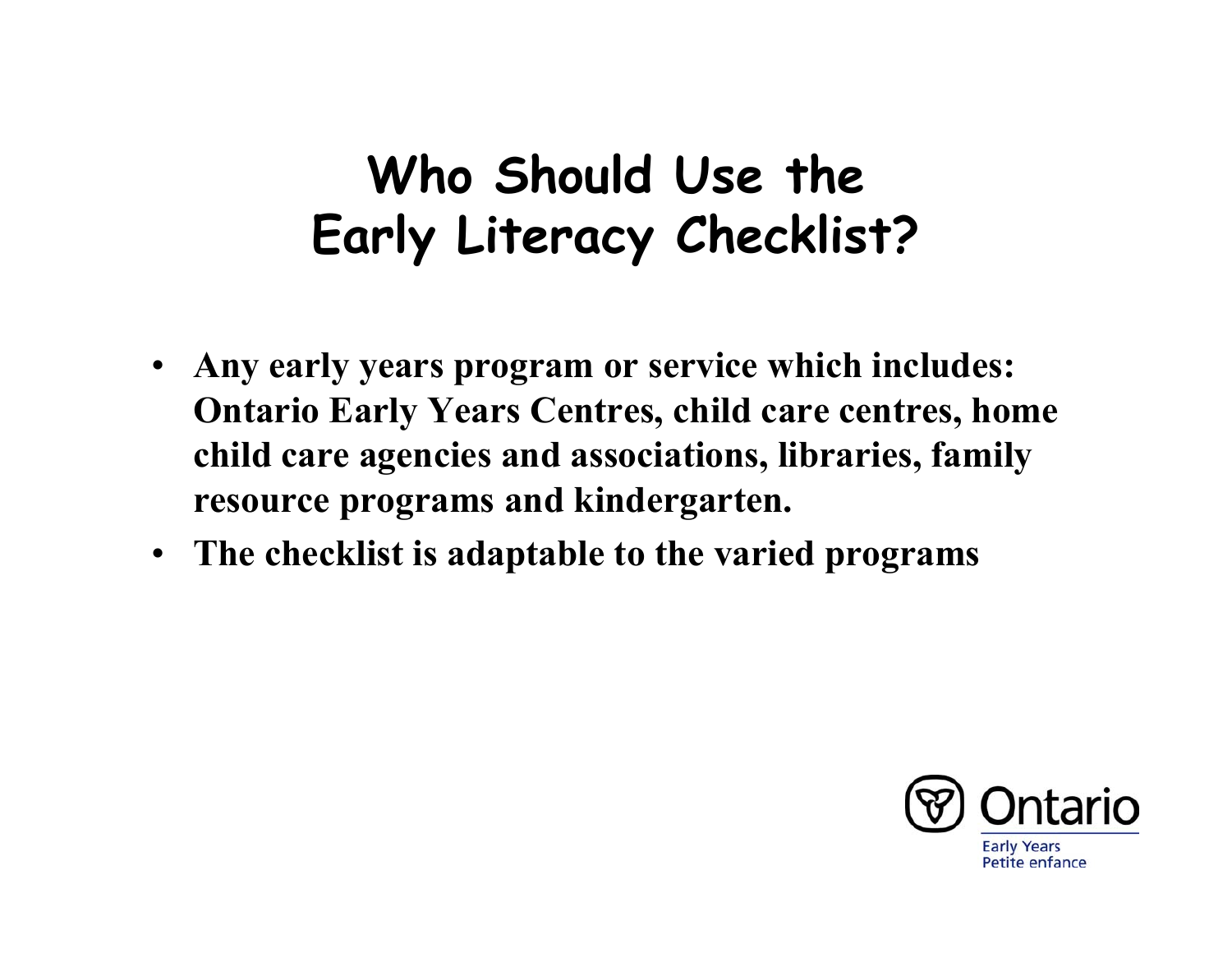## **What Will the Early Literacy Checklist Tell Me?**

- **The Checklist examines how well early years programs and services:**
- **Support literacy in young children**
- $\bullet$ **Support literacy within families**
- • **Engage in community partnerships in supporting child and family literacy.**

**Scoring is along a continuum of: frequently - practiced on a regular basis occasionally - practiced sometimes seldom - usually not practiced**

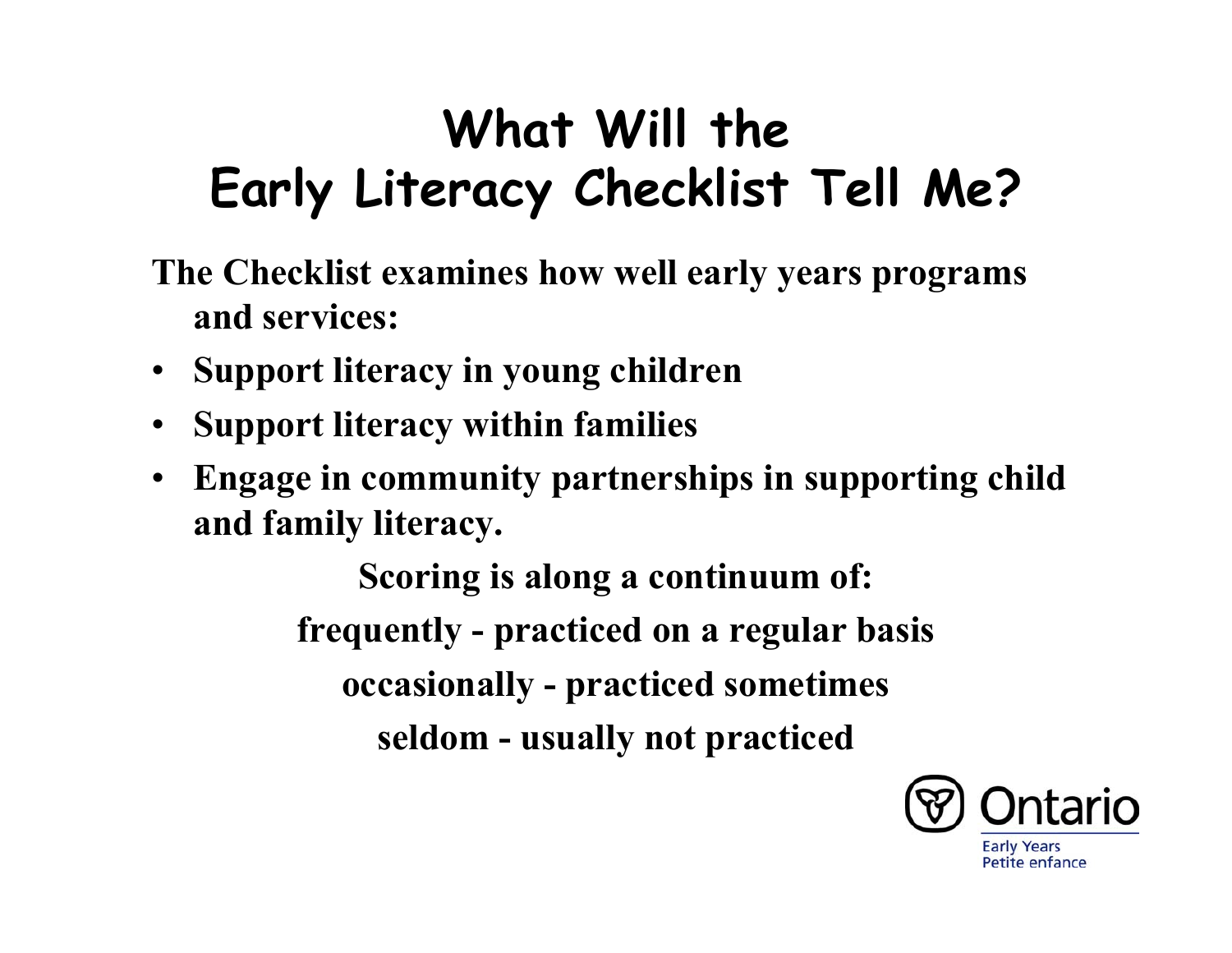### **Collaborating on Implementing the Early Literacy Checklist**

- **Programs should use the Checklist together with the Early Literacy Consultant when he/she visits your program.**
- **Working with the ELC will help:**
- $\bullet$  **how he/she can best support the work you are already doing**
- **to determine literacy resources for which your program may be eligible.**

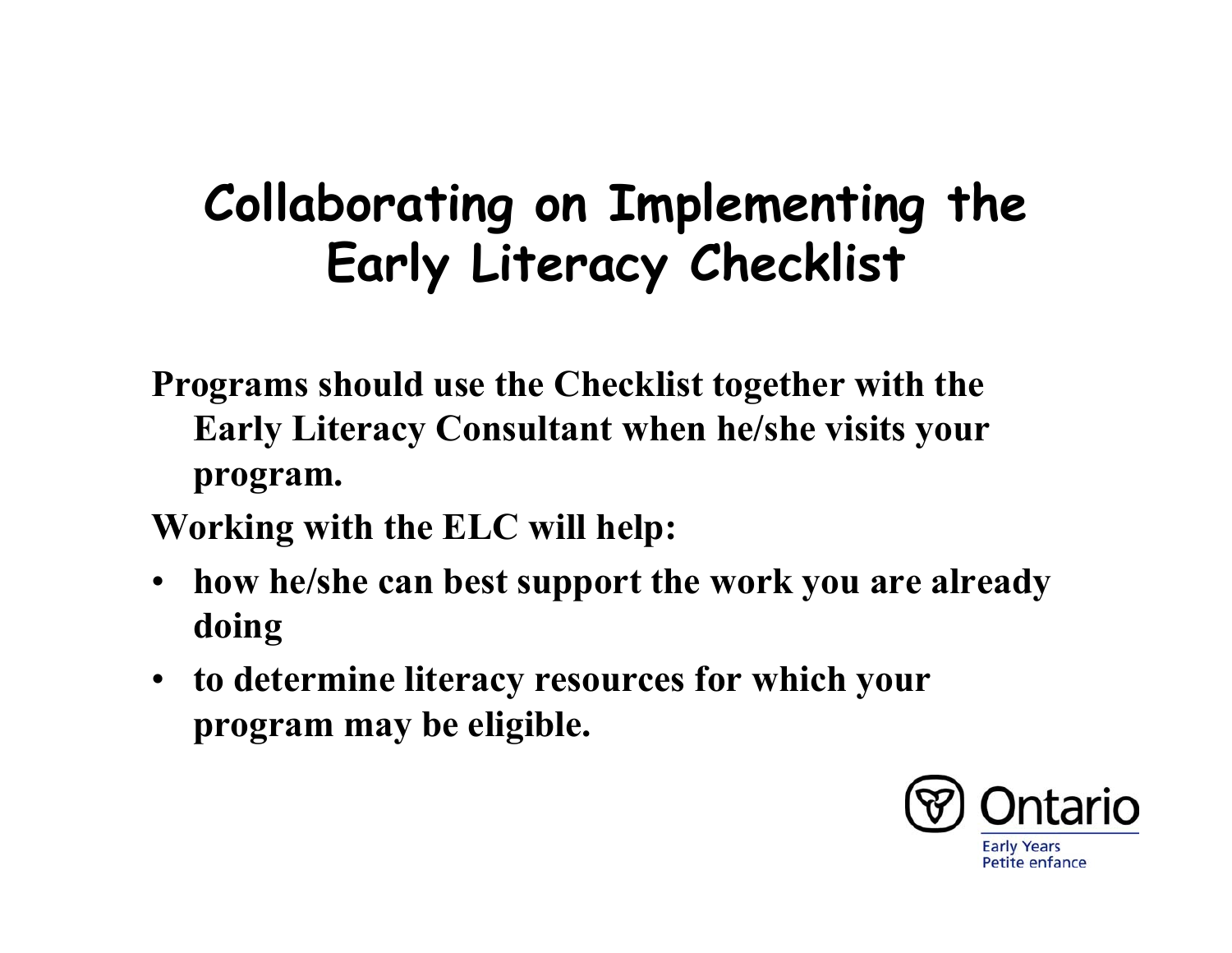## **The Benefits of using the Early Literacy Checklist**

**The checklist will:**

- **identify strengths and gaps in your program**
- •**direct program development**
- $\bullet$  **encourage new ways of thinking about accessing resources beyond your program**
- **assist with new staff orientation and/or act as a refresher**
- **support planning and evaluation (staff and program)**
- $\bullet$  **support proposals for new or enhanced funding and/or partnerships**

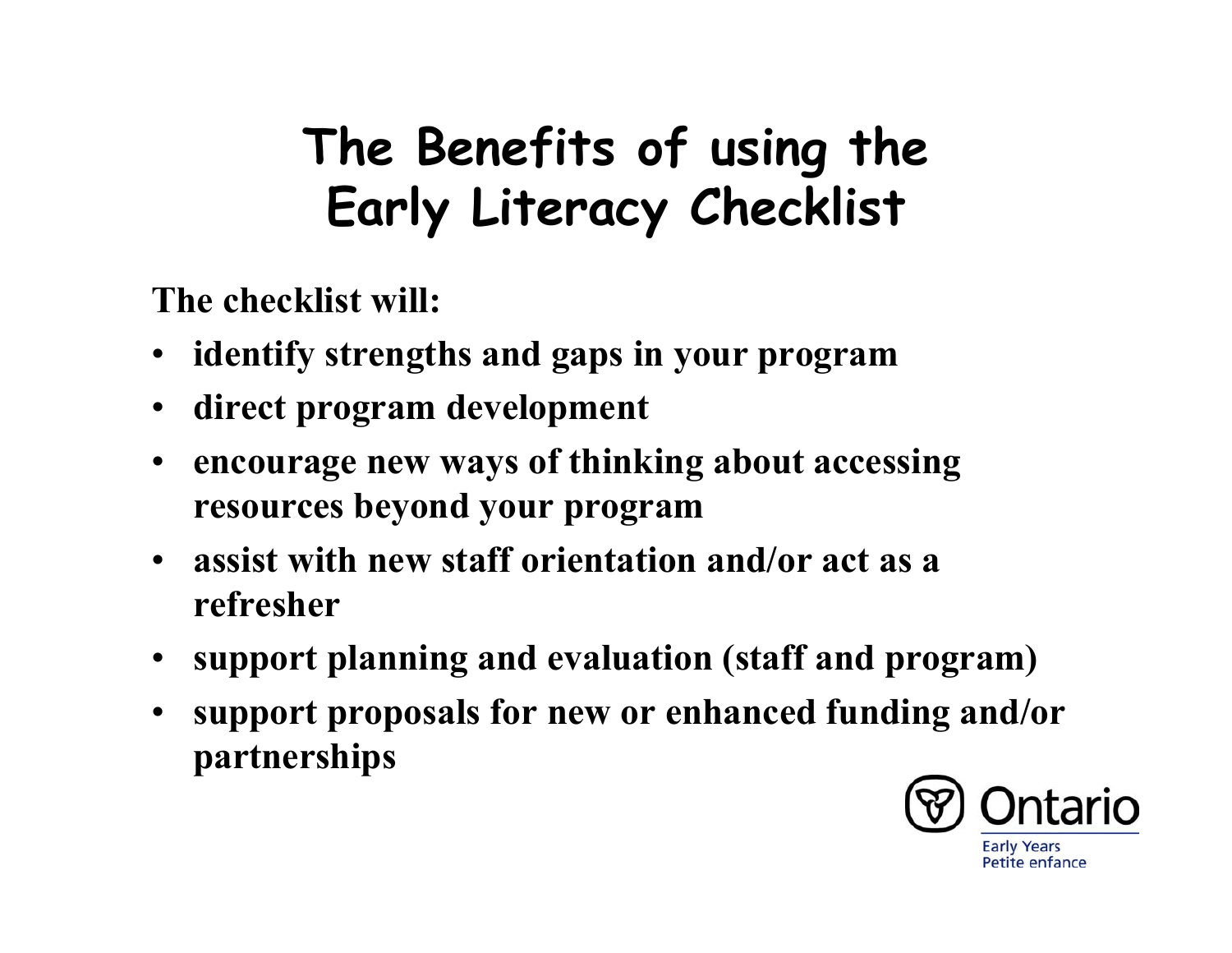## **The Community Literacy Plan**

**Each year, the Early Literacy Consultant will convene a meeting of early years programs and practitioners in an effort to evaluate how well the community is doing in terms of supporting children's early literacy and language development.**

**Your involvement and participation in completing the Checklist will benefit your program and your community.**

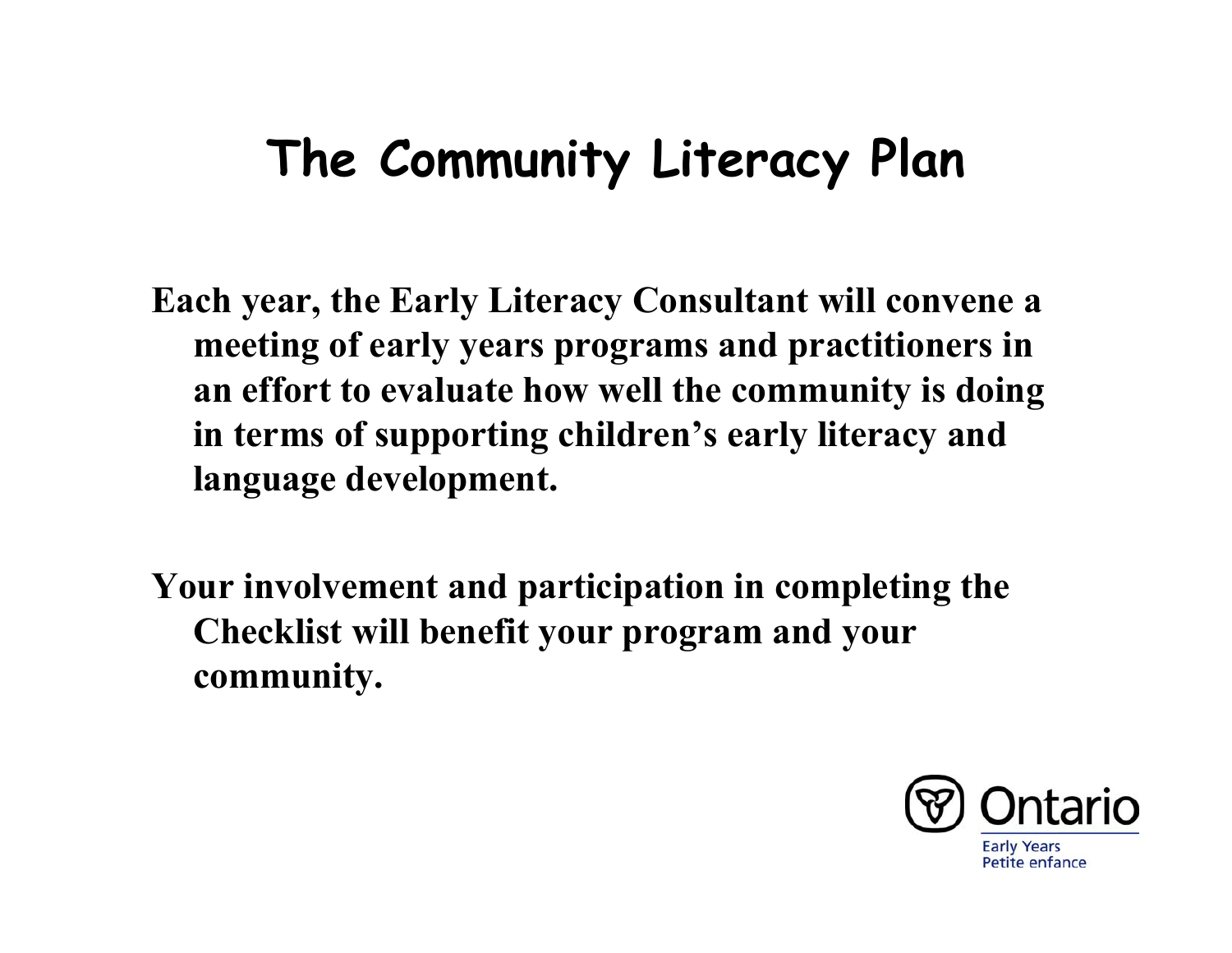*Part One: Supporting Literacy in Young Children*

*A. Environments - Demonstrating a commitment to preparing the environment to support literacy acquisition in young children.*

| The following items are available                  | $\overline{F}$ | $\overline{O}$ | S | Comments |
|----------------------------------------------------|----------------|----------------|---|----------|
| <b>Children's books including:</b>                 |                |                |   |          |
| $\triangleright$ Art books (including books        |                |                |   |          |
| about artists, music,                              |                |                |   |          |
| instruments, musicians)                            |                |                |   |          |
| <b>Fairy tales</b><br>➤                            |                |                |   |          |
| <b>Rhyme books</b><br>➤                            |                |                |   |          |
| $\triangleright$ Concept books                     |                |                |   |          |
| $\triangleright$ Information books (illustrated    |                |                |   |          |
| and non-illustrated on a range                     |                |                |   |          |
| of issues children face such as                    |                |                |   |          |
| divorce, illness, etc.)                            |                |                |   |          |
| $\triangleright$ Atlas                             |                |                |   |          |
| Cookbooks<br>➤                                     |                |                |   |          |
| $\triangleright$ Books that reflect all aspects of |                |                |   |          |
| diversity and are non-sexist,                      |                |                |   |          |
| anti-racist, and non-                              |                |                |   |          |
| stereotypical.                                     |                |                |   |          |
| $\triangleright$ Books that cater to a variety of  |                |                |   |          |
| ages and skills.                                   |                |                |   |          |
| $\triangleright$ Board books                       |                |                |   |          |
| <b>Books available for loan to</b>                 |                |                |   |          |
| children and families                              |                |                |   |          |
|                                                    |                |                |   |          |
| <b>Books written/compiled by</b>                   |                |                |   |          |
| children                                           |                |                |   |          |
|                                                    |                |                |   |          |

Early Years<br>Petite enfance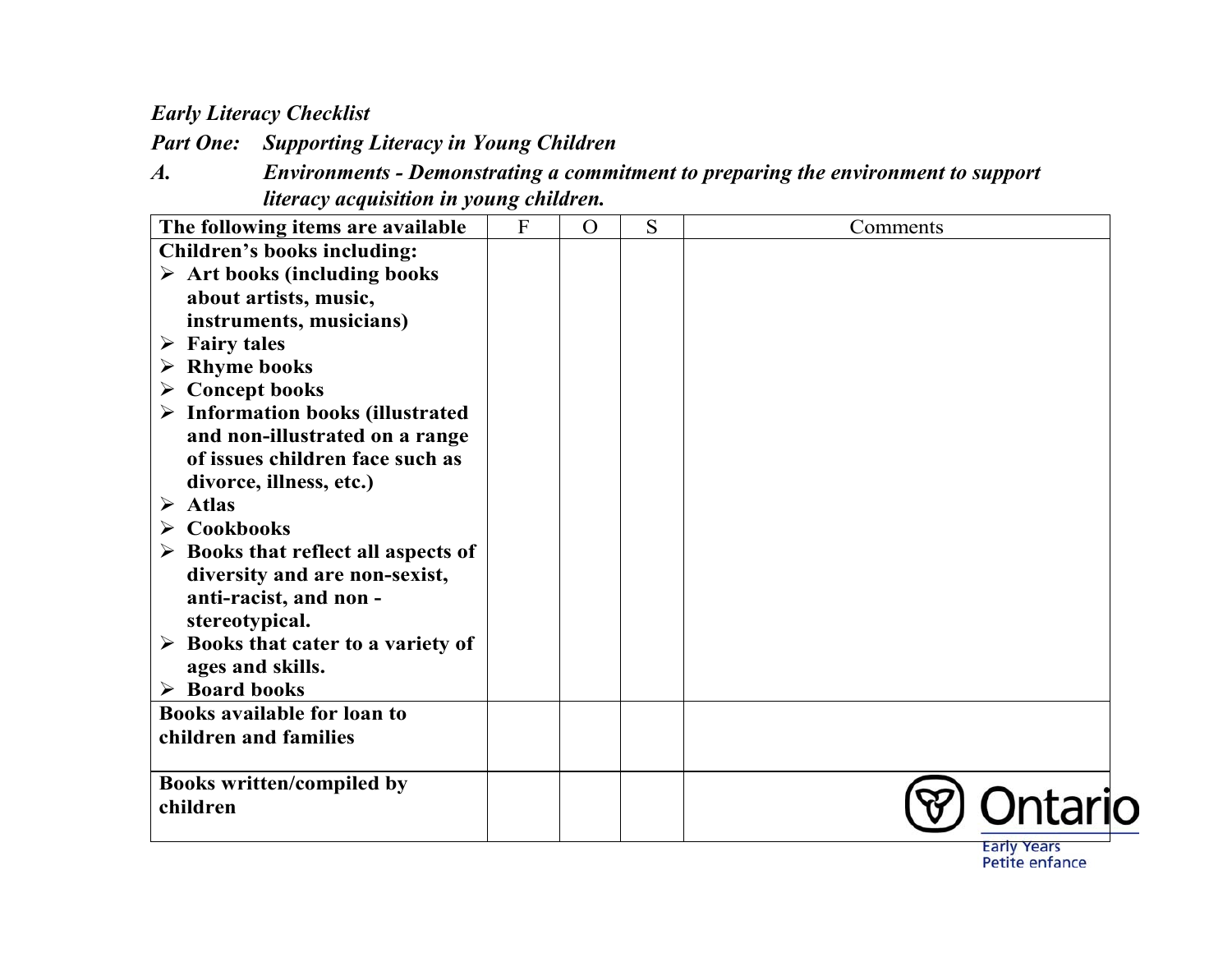| Props essential for retelling stories and<br>simple rhymes and folk tales. Prop<br>boxes containing necessary materials to<br>promote dramatics related to:<br>$\triangleright$ Daily living<br><b>Specific story books</b><br>➤<br><b>Community events</b><br>➤<br>Occupations<br>➤<br>$\triangleright$ Recreational activities (camping,<br>ball games)<br>$\triangleright$ Felt boards<br>$\triangleright$ Musical instruments, including<br>home-made and reflective of diverse<br>cultures<br>Cooking equipment reflective of<br>➤<br>diversity<br>$\triangleright$ Other<br>Paper, including for example<br>Lined paper<br>$\blacktriangleright$<br><b>Construction paper</b><br>➤<br>Cardboard<br>⋗<br><b>Bristol Board</b><br>➤<br><b>Tissue and tracing paper</b><br>➤<br>Newspaper and newsprint<br>➤<br>Photographic paper<br>➤<br><b>Fingerpaint paper</b><br>$\blacktriangleright$<br>Pads of paper<br>$\blacktriangleright$<br>Calendars - wall and personal<br>➤<br><b>Magazines</b><br>➤<br>Charts, maps<br>➤<br>Flip chart paper<br>➤<br><b>Post-it Notes</b><br><b>Notebooks</b><br>➤<br>Other<br>➤<br><b>Early Years</b> | The following items are available | F | $\mathbf 0$ | S | <b>Comments</b> |
|---------------------------------------------------------------------------------------------------------------------------------------------------------------------------------------------------------------------------------------------------------------------------------------------------------------------------------------------------------------------------------------------------------------------------------------------------------------------------------------------------------------------------------------------------------------------------------------------------------------------------------------------------------------------------------------------------------------------------------------------------------------------------------------------------------------------------------------------------------------------------------------------------------------------------------------------------------------------------------------------------------------------------------------------------------------------------------------------------------------------------------------------|-----------------------------------|---|-------------|---|-----------------|
|                                                                                                                                                                                                                                                                                                                                                                                                                                                                                                                                                                                                                                                                                                                                                                                                                                                                                                                                                                                                                                                                                                                                             |                                   |   |             |   |                 |
|                                                                                                                                                                                                                                                                                                                                                                                                                                                                                                                                                                                                                                                                                                                                                                                                                                                                                                                                                                                                                                                                                                                                             |                                   |   |             |   |                 |
|                                                                                                                                                                                                                                                                                                                                                                                                                                                                                                                                                                                                                                                                                                                                                                                                                                                                                                                                                                                                                                                                                                                                             |                                   |   |             |   |                 |
|                                                                                                                                                                                                                                                                                                                                                                                                                                                                                                                                                                                                                                                                                                                                                                                                                                                                                                                                                                                                                                                                                                                                             |                                   |   |             |   |                 |
|                                                                                                                                                                                                                                                                                                                                                                                                                                                                                                                                                                                                                                                                                                                                                                                                                                                                                                                                                                                                                                                                                                                                             |                                   |   |             |   |                 |
|                                                                                                                                                                                                                                                                                                                                                                                                                                                                                                                                                                                                                                                                                                                                                                                                                                                                                                                                                                                                                                                                                                                                             |                                   |   |             |   |                 |
|                                                                                                                                                                                                                                                                                                                                                                                                                                                                                                                                                                                                                                                                                                                                                                                                                                                                                                                                                                                                                                                                                                                                             |                                   |   |             |   |                 |
|                                                                                                                                                                                                                                                                                                                                                                                                                                                                                                                                                                                                                                                                                                                                                                                                                                                                                                                                                                                                                                                                                                                                             |                                   |   |             |   |                 |
|                                                                                                                                                                                                                                                                                                                                                                                                                                                                                                                                                                                                                                                                                                                                                                                                                                                                                                                                                                                                                                                                                                                                             |                                   |   |             |   |                 |
|                                                                                                                                                                                                                                                                                                                                                                                                                                                                                                                                                                                                                                                                                                                                                                                                                                                                                                                                                                                                                                                                                                                                             |                                   |   |             |   |                 |
|                                                                                                                                                                                                                                                                                                                                                                                                                                                                                                                                                                                                                                                                                                                                                                                                                                                                                                                                                                                                                                                                                                                                             |                                   |   |             |   |                 |
| <b>)ntario</b>                                                                                                                                                                                                                                                                                                                                                                                                                                                                                                                                                                                                                                                                                                                                                                                                                                                                                                                                                                                                                                                                                                                              |                                   |   |             |   |                 |
|                                                                                                                                                                                                                                                                                                                                                                                                                                                                                                                                                                                                                                                                                                                                                                                                                                                                                                                                                                                                                                                                                                                                             |                                   |   |             |   |                 |
|                                                                                                                                                                                                                                                                                                                                                                                                                                                                                                                                                                                                                                                                                                                                                                                                                                                                                                                                                                                                                                                                                                                                             |                                   |   |             |   |                 |
|                                                                                                                                                                                                                                                                                                                                                                                                                                                                                                                                                                                                                                                                                                                                                                                                                                                                                                                                                                                                                                                                                                                                             |                                   |   |             |   |                 |
|                                                                                                                                                                                                                                                                                                                                                                                                                                                                                                                                                                                                                                                                                                                                                                                                                                                                                                                                                                                                                                                                                                                                             |                                   |   |             |   |                 |
|                                                                                                                                                                                                                                                                                                                                                                                                                                                                                                                                                                                                                                                                                                                                                                                                                                                                                                                                                                                                                                                                                                                                             |                                   |   |             |   |                 |
|                                                                                                                                                                                                                                                                                                                                                                                                                                                                                                                                                                                                                                                                                                                                                                                                                                                                                                                                                                                                                                                                                                                                             |                                   |   |             |   |                 |
|                                                                                                                                                                                                                                                                                                                                                                                                                                                                                                                                                                                                                                                                                                                                                                                                                                                                                                                                                                                                                                                                                                                                             |                                   |   |             |   |                 |
|                                                                                                                                                                                                                                                                                                                                                                                                                                                                                                                                                                                                                                                                                                                                                                                                                                                                                                                                                                                                                                                                                                                                             |                                   |   |             |   |                 |
|                                                                                                                                                                                                                                                                                                                                                                                                                                                                                                                                                                                                                                                                                                                                                                                                                                                                                                                                                                                                                                                                                                                                             |                                   |   |             |   |                 |
|                                                                                                                                                                                                                                                                                                                                                                                                                                                                                                                                                                                                                                                                                                                                                                                                                                                                                                                                                                                                                                                                                                                                             |                                   |   |             |   |                 |
|                                                                                                                                                                                                                                                                                                                                                                                                                                                                                                                                                                                                                                                                                                                                                                                                                                                                                                                                                                                                                                                                                                                                             |                                   |   |             |   |                 |
|                                                                                                                                                                                                                                                                                                                                                                                                                                                                                                                                                                                                                                                                                                                                                                                                                                                                                                                                                                                                                                                                                                                                             |                                   |   |             |   |                 |
|                                                                                                                                                                                                                                                                                                                                                                                                                                                                                                                                                                                                                                                                                                                                                                                                                                                                                                                                                                                                                                                                                                                                             |                                   |   |             |   |                 |
|                                                                                                                                                                                                                                                                                                                                                                                                                                                                                                                                                                                                                                                                                                                                                                                                                                                                                                                                                                                                                                                                                                                                             |                                   |   |             |   |                 |
|                                                                                                                                                                                                                                                                                                                                                                                                                                                                                                                                                                                                                                                                                                                                                                                                                                                                                                                                                                                                                                                                                                                                             |                                   |   |             |   |                 |
|                                                                                                                                                                                                                                                                                                                                                                                                                                                                                                                                                                                                                                                                                                                                                                                                                                                                                                                                                                                                                                                                                                                                             |                                   |   |             |   |                 |
|                                                                                                                                                                                                                                                                                                                                                                                                                                                                                                                                                                                                                                                                                                                                                                                                                                                                                                                                                                                                                                                                                                                                             |                                   |   |             |   |                 |
|                                                                                                                                                                                                                                                                                                                                                                                                                                                                                                                                                                                                                                                                                                                                                                                                                                                                                                                                                                                                                                                                                                                                             |                                   |   |             |   |                 |
|                                                                                                                                                                                                                                                                                                                                                                                                                                                                                                                                                                                                                                                                                                                                                                                                                                                                                                                                                                                                                                                                                                                                             |                                   |   |             |   |                 |
|                                                                                                                                                                                                                                                                                                                                                                                                                                                                                                                                                                                                                                                                                                                                                                                                                                                                                                                                                                                                                                                                                                                                             |                                   |   |             |   |                 |
|                                                                                                                                                                                                                                                                                                                                                                                                                                                                                                                                                                                                                                                                                                                                                                                                                                                                                                                                                                                                                                                                                                                                             |                                   |   |             |   |                 |
| Petite enfance                                                                                                                                                                                                                                                                                                                                                                                                                                                                                                                                                                                                                                                                                                                                                                                                                                                                                                                                                                                                                                                                                                                              |                                   |   |             |   |                 |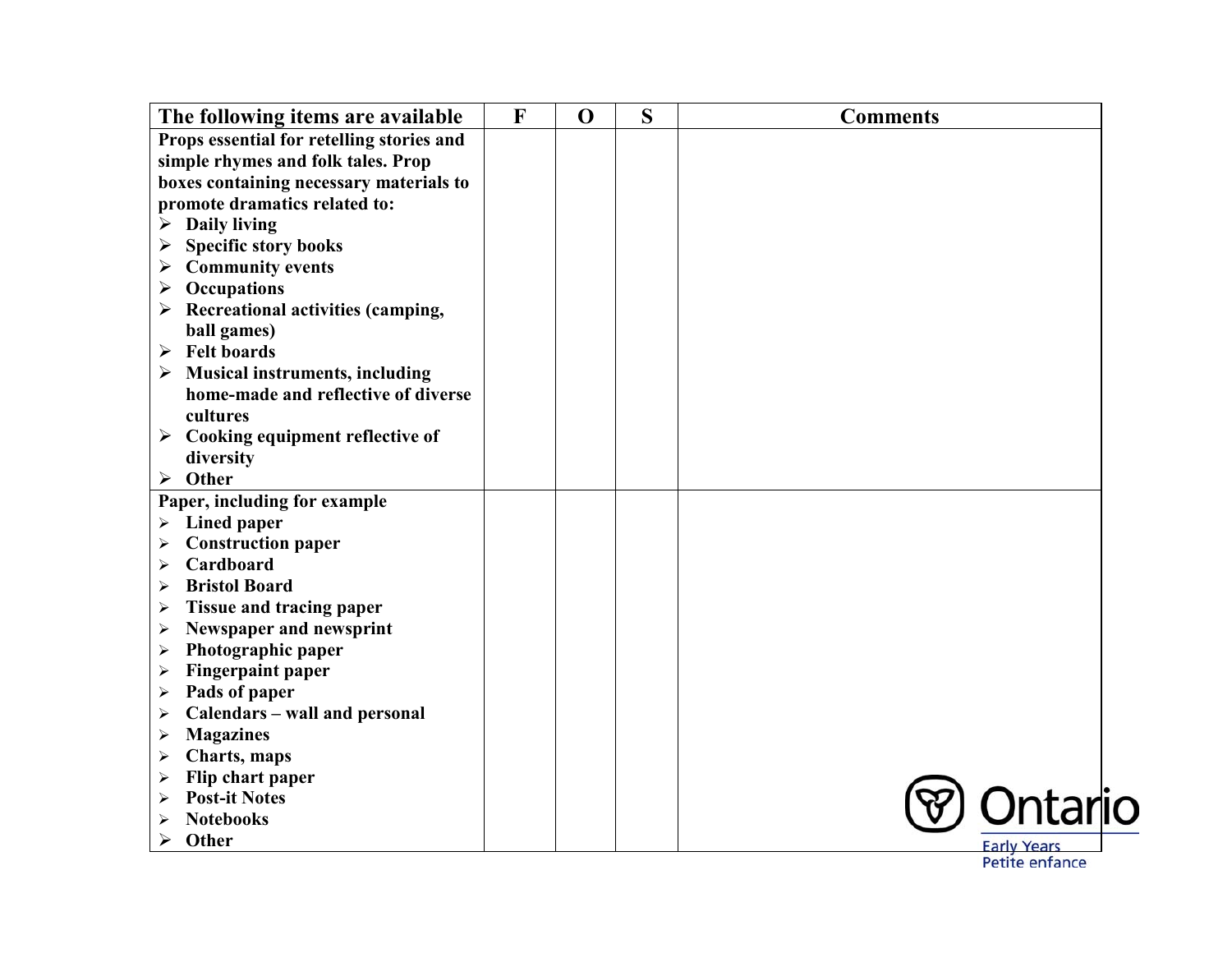| The following items are available:                 | F | $\mathbf 0$ | S | <b>Comments</b>    |  |
|----------------------------------------------------|---|-------------|---|--------------------|--|
| <b>Writing/Drawing Tools, including, for</b>       |   |             |   |                    |  |
| instance                                           |   |             |   |                    |  |
| Pens<br>⋗                                          |   |             |   |                    |  |
| Pencils, wax and crayon                            |   |             |   |                    |  |
| <b>Crayons</b><br>➤                                |   |             |   |                    |  |
| <b>Markers</b>                                     |   |             |   |                    |  |
| Paint - including fingerpaint<br>➤                 |   |             |   |                    |  |
| Charcoal, pastel and chalk<br>➤                    |   |             |   |                    |  |
| Tape recorders and tapes - video and<br>➤<br>audio |   |             |   |                    |  |
| <b>Fax machines</b><br>➤                           |   |             |   |                    |  |
| <b>Printers</b><br>➤                               |   |             |   |                    |  |
| Camera and video cameras                           |   |             |   |                    |  |
| Slide and Overhead projector and                   |   |             |   |                    |  |
| screens                                            |   |             |   |                    |  |
| <b>Easels</b><br>➤                                 |   |             |   |                    |  |
| Other<br>≻                                         |   |             |   |                    |  |
| <b>Physical Set-Up:</b>                            |   |             |   |                    |  |
| Photographs, posters and pictures for              |   |             |   |                    |  |
| display that depict events/things                  |   |             |   |                    |  |
| relevant to children's lives (reflecting           |   |             |   |                    |  |
| their family composition, holidays and             |   |             |   |                    |  |
| other events) including:                           |   |             |   |                    |  |
| <b>Illustrations from Children's Books</b>         |   |             |   |                    |  |
| Nature, music and other cultural items<br>➤        |   |             |   |                    |  |
| Non-stereotypical representations of the<br>➤      |   |             |   |                    |  |
| above                                              |   |             |   |                    |  |
| Letters of the alphabet in                         |   |             |   |                    |  |
| English/French and/or in another                   |   |             |   |                    |  |
| language including:                                |   |             |   |                    |  |
| <b>Braille and Sign Language</b>                   |   |             |   |                    |  |
| <b>Reading Centres/Corners:</b>                    |   |             |   |                    |  |
| Child-sized chairs, tables, as well as             |   |             |   |                    |  |
| sofas and other comfortable seating for            |   |             |   | ntario             |  |
| reading and/or listening to stories                |   |             |   |                    |  |
| Bookshelves that display as well as store          |   |             |   | <b>Early Years</b> |  |

Petite enfance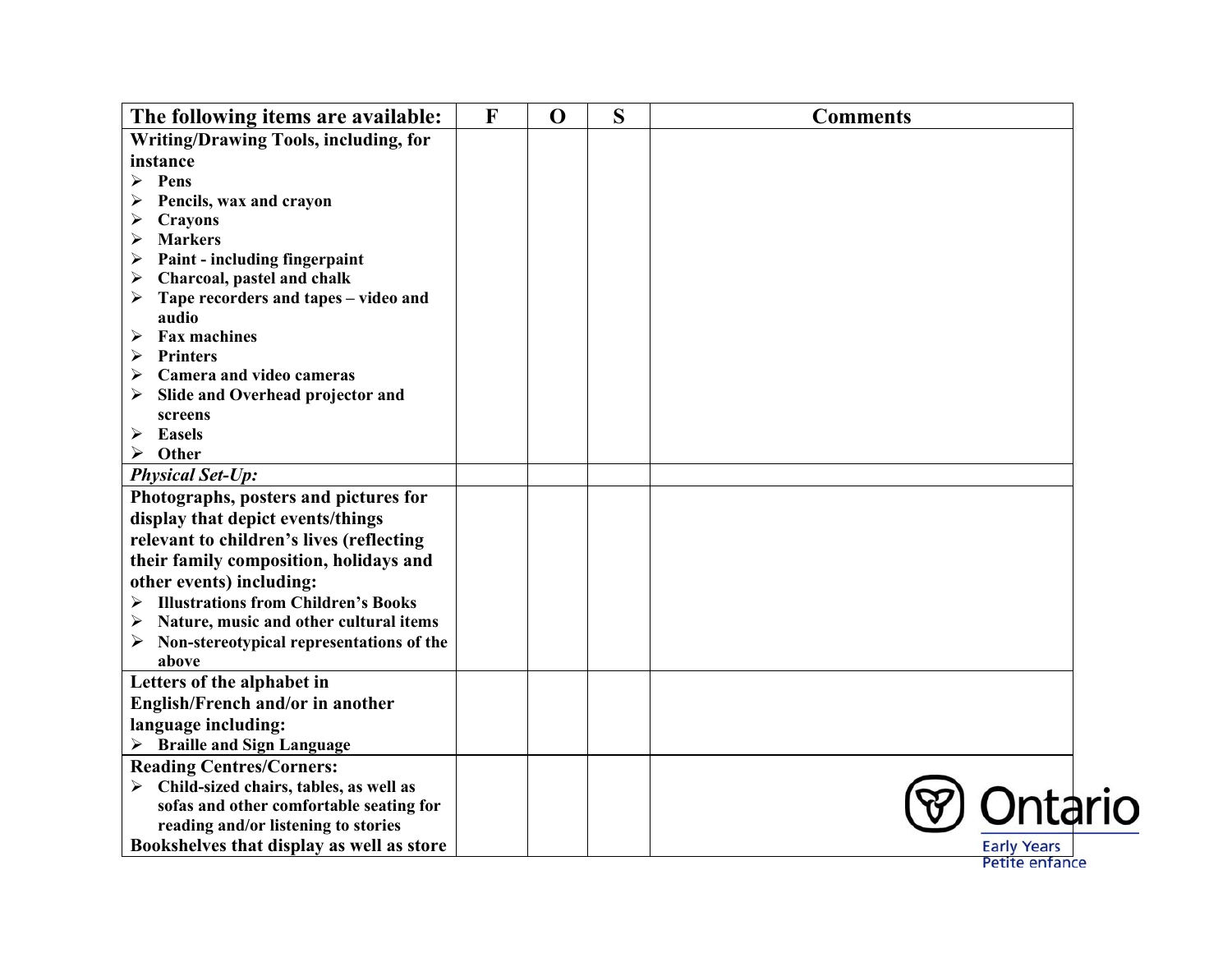#### *B. Interactions - Facilitating the emergence of knowledge and skills that support literacy acquisition in young children*

| The following occur:                                                        | F | $\mathbf 0$ | S | <b>Comments</b>    |
|-----------------------------------------------------------------------------|---|-------------|---|--------------------|
| Time and staff support for each child,                                      |   |             |   |                    |
| individually and in groups, to express                                      |   |             |   |                    |
| ideas or feelings during an activity or                                     |   |             |   |                    |
| routine.                                                                    |   |             |   |                    |
| Use of total communication approach                                         |   |             |   |                    |
| (aural, oral, visual) during daily                                          |   |             |   |                    |
| activities and routines:                                                    |   |             |   |                    |
| Symbol/written words                                                        |   |             |   |                    |
| <b>Signs</b><br>➤                                                           |   |             |   |                    |
| <b>Gestures</b><br>➤                                                        |   |             |   |                    |
| <b>Concrete objects</b><br>➤                                                |   |             |   |                    |
| $\blacktriangleright$<br><b>Pictures</b>                                    |   |             |   |                    |
| Songs/chants<br>➤                                                           |   |             |   |                    |
| ➤<br>Role play                                                              |   |             |   |                    |
| ➤<br><b>Facial expressions</b>                                              |   |             |   |                    |
| ➤<br>Other                                                                  |   |             |   |                    |
| Adult language adjusted to match and                                        |   |             |   |                    |
| support extension of the communication                                      |   |             |   |                    |
| styles of each child, for example:                                          |   |             |   |                    |
| Simplify and slow down language<br>➤                                        |   |             |   |                    |
| Repeat and expand on child's speech                                         |   |             |   |                    |
| Use consistent words for same objects or<br>➤                               |   |             |   |                    |
| activities                                                                  |   |             |   |                    |
| Use of key words and phrases from the<br>$\blacktriangleright$              |   |             |   |                    |
| languages spoken by children and families                                   |   |             |   |                    |
| in the program, including sign language,                                    |   |             |   |                    |
| Braille and augmentative communication                                      |   |             |   |                    |
| systems<br>Teaching key words and phrases from the<br>$\blacktriangleright$ |   |             |   |                    |
| languages spoken by children and families                                   |   |             |   |                    |
| to other children and families and staff.                                   |   |             |   |                    |
| Use of a variety of positive responses when<br>➤                            |   |             |   |                    |
| children speak in their first language,                                     |   |             |   |                    |
| including smiling and showing interest in                                   |   |             |   |                    |
| what they are saying                                                        |   |             |   | <b>Early Years</b> |

Petite enfance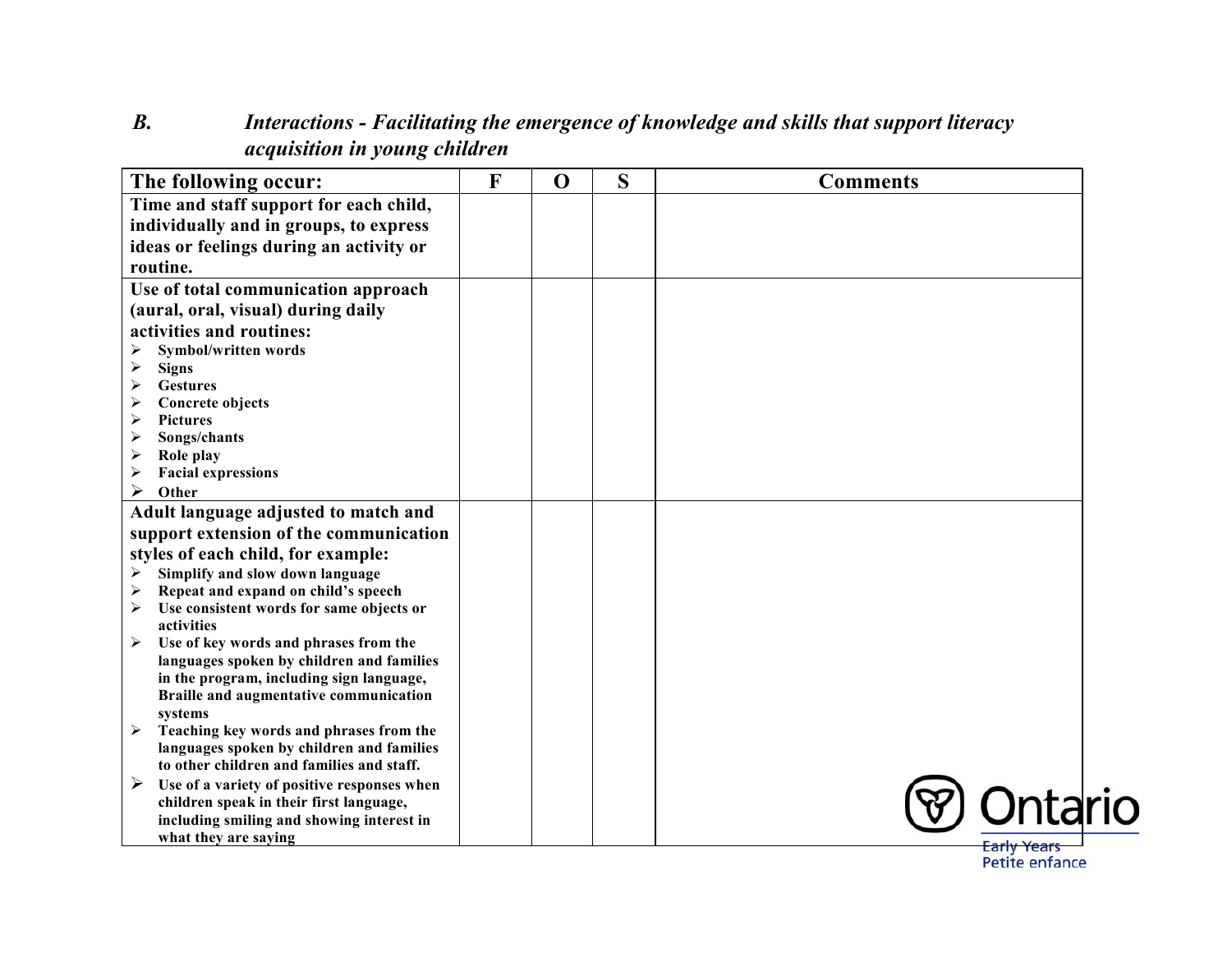| The following occur:                                        | $\mathbf{F}$ | $\mathbf 0$ | S | <b>Comments</b> |  |
|-------------------------------------------------------------|--------------|-------------|---|-----------------|--|
| Use of varied strategies to help children                   |              |             |   |                 |  |
| try new items/materials related to                          |              |             |   |                 |  |
| literacy, including:                                        |              |             |   |                 |  |
| Modelling the behaviour, including<br>$\blacktriangleright$ |              |             |   |                 |  |
| appropriate word choice and avoidance                       |              |             |   |                 |  |
| of slang                                                    |              |             |   |                 |  |
| Repeating child's words in<br>$\blacktriangleright$         |              |             |   |                 |  |
| grammatically correct format                                |              |             |   |                 |  |
| <b>Encouraging peer interaction</b><br>➤                    |              |             |   |                 |  |
| Playing with the child<br>➤                                 |              |             |   |                 |  |
| Using open-ended questions to<br>➤                          |              |             |   |                 |  |
| encourage conversations                                     |              |             |   |                 |  |
| Introducing a familiar item that links to<br>➤              |              |             |   |                 |  |
| a new one                                                   |              |             |   |                 |  |
| Promoting awareness of the connection<br>➤                  |              |             |   |                 |  |
| between oral and written language, i.e.                     |              |             |   |                 |  |
| stories dictated by child                                   |              |             |   |                 |  |
| Using correct language/grammar<br>$\blacktriangleright$     |              |             |   |                 |  |
| <b>Using sign language</b><br>➤                             |              |             |   |                 |  |
| Offering a variety of experiences that                      |              |             |   |                 |  |
| promote language development in a                           |              |             |   |                 |  |
| positive and joyful manner:                                 |              |             |   |                 |  |
| Through art, music, drawing, painting,                      |              |             |   |                 |  |
| dramatic play, etc.                                         |              |             |   |                 |  |
| Puppetry<br>➤                                               |              |             |   |                 |  |
| <b>Felt board</b>                                           |              |             |   |                 |  |
| <b>Story telling</b>                                        |              |             |   |                 |  |
| Other<br>➤                                                  |              |             |   |                 |  |
| Opportunities for listening to ensure                       |              |             |   |                 |  |
| children appreciate the communication                       |              |             |   |                 |  |
| function of written language such as                        |              |             |   |                 |  |
| reading stories, poetry                                     |              |             |   |                 |  |
| Seeking an appropriate response to a                        |              |             |   |                 |  |
| variety of materials read aloud                             |              |             |   |                 |  |

Early Years<br>Petite enfance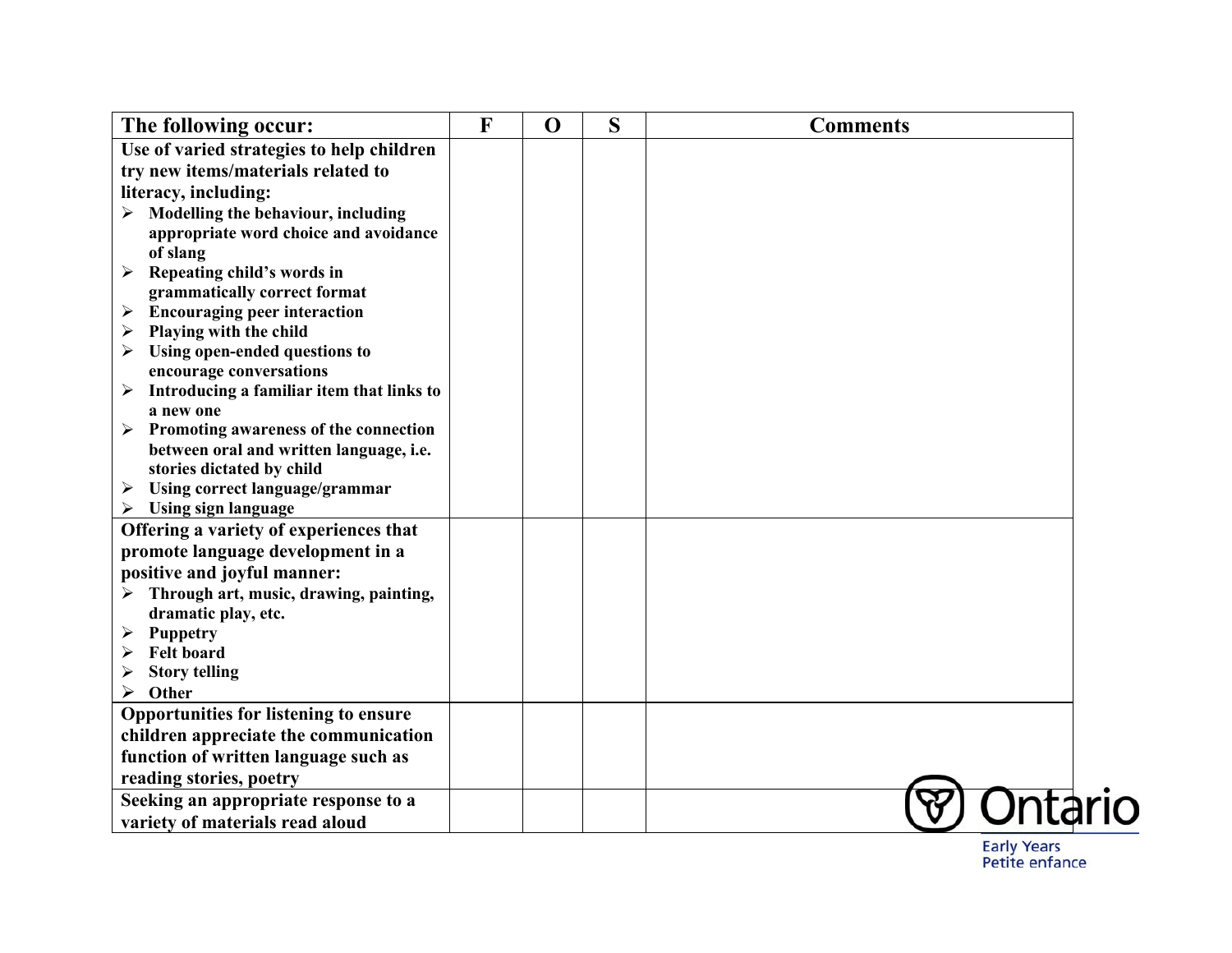| The following occur:                         | F | $\Omega$ | S | <b>Comments</b> |
|----------------------------------------------|---|----------|---|-----------------|
| Demonstration of how oral and written        |   |          |   |                 |
| language connects, i.e. I'm writing what     |   |          |   |                 |
| I'm saying                                   |   |          |   |                 |
| <b>Demonstrating that writing</b>            |   |          |   |                 |
| communicates a message, i.e. adult           |   |          |   |                 |
| points out print in the environment and      |   |          |   |                 |
| converts it to words "open", "close",        |   |          |   |                 |
| "exit"                                       |   |          |   |                 |
| <b>Discussion of features of books and</b>   |   |          |   |                 |
| other written materials, such as tell        |   |          |   |                 |
| stories by looking at pictures,              |   |          |   |                 |
| title/illustrations                          |   |          |   |                 |
| <b>Exploration of letters, demonstrating</b> |   |          |   |                 |
| that letters represent sounds and            |   |          |   |                 |
| written words convey meanings                |   |          |   |                 |
| Use of sound patterns to identify and        |   |          |   |                 |
| predict words                                |   |          |   |                 |
| Encouraging children to recognize,           |   |          |   |                 |
| print and identify letters in their names    |   |          |   |                 |

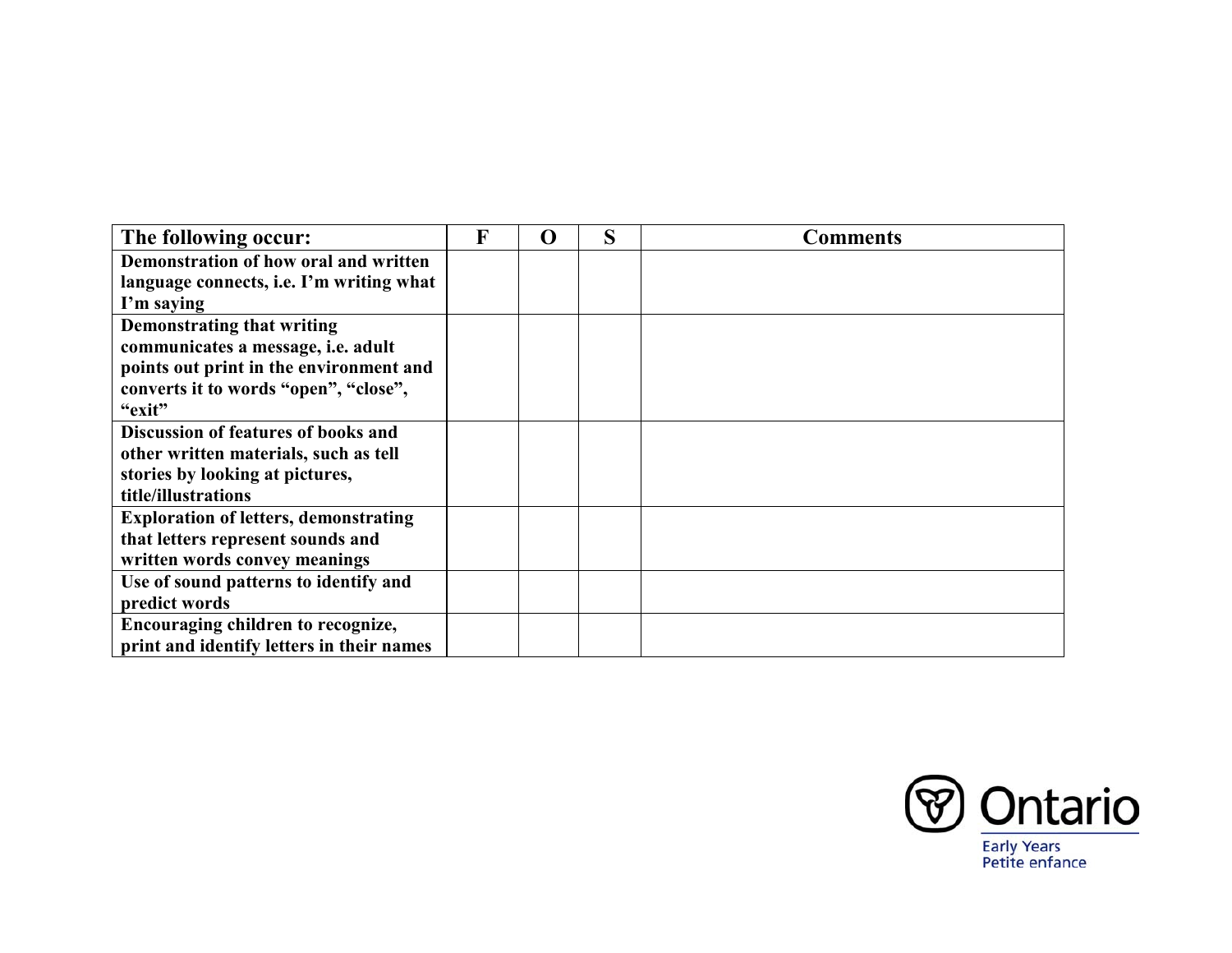*Part Two: Supporting Literacy within the Family*

*A. Environments - Demonstrating a commitment to preparing the environment to support literacy within the family*

| The following occur:                           | F | $\mathbf 0$ | S | <b>Comments</b> |
|------------------------------------------------|---|-------------|---|-----------------|
| Posted written communications with             |   |             |   |                 |
| family members are presented in a              |   |             |   |                 |
| format that will be understood by all          |   |             |   |                 |
| families, including letters, notices and       |   |             |   |                 |
| other signage                                  |   |             |   |                 |
| Informal and formal opportunities and          |   |             |   |                 |
| facilities are available to accommodate:       |   |             |   |                 |
| $\triangleright$ Parent networking and mutual  |   |             |   |                 |
| support                                        |   |             |   |                 |
| $\triangleright$ Parents and children together |   |             |   |                 |
| Physical set-up of the program,                |   |             |   |                 |
| including bulletin boards, posters,            |   |             |   |                 |
| decorations and other cultural items           |   |             |   |                 |
| display evidence of the diversity of           |   |             |   |                 |
| families in Ontario and are "print-rich"       |   |             |   |                 |
| Drop-off/Pick-up times and locations           |   |             |   |                 |
| are designed to support informal               |   |             |   |                 |
| discussion among staff and parents             |   |             |   |                 |
| Families provided with information -           |   |             |   |                 |
| through direct, face-to-face discussions,      |   |             |   |                 |
| by telephone and in writing through            |   |             |   |                 |
| postings, notices and letters - about          |   |             |   |                 |
| upcoming literacy workshops and                |   |             |   |                 |
| events                                         |   |             |   |                 |
| Program newsletters reflect diversity of       |   |             |   |                 |
| <b>Ontario's families and respect literacy</b> |   |             |   |                 |
| levels of readers                              |   |             |   | Early Years     |
|                                                |   |             |   | Petite enfance  |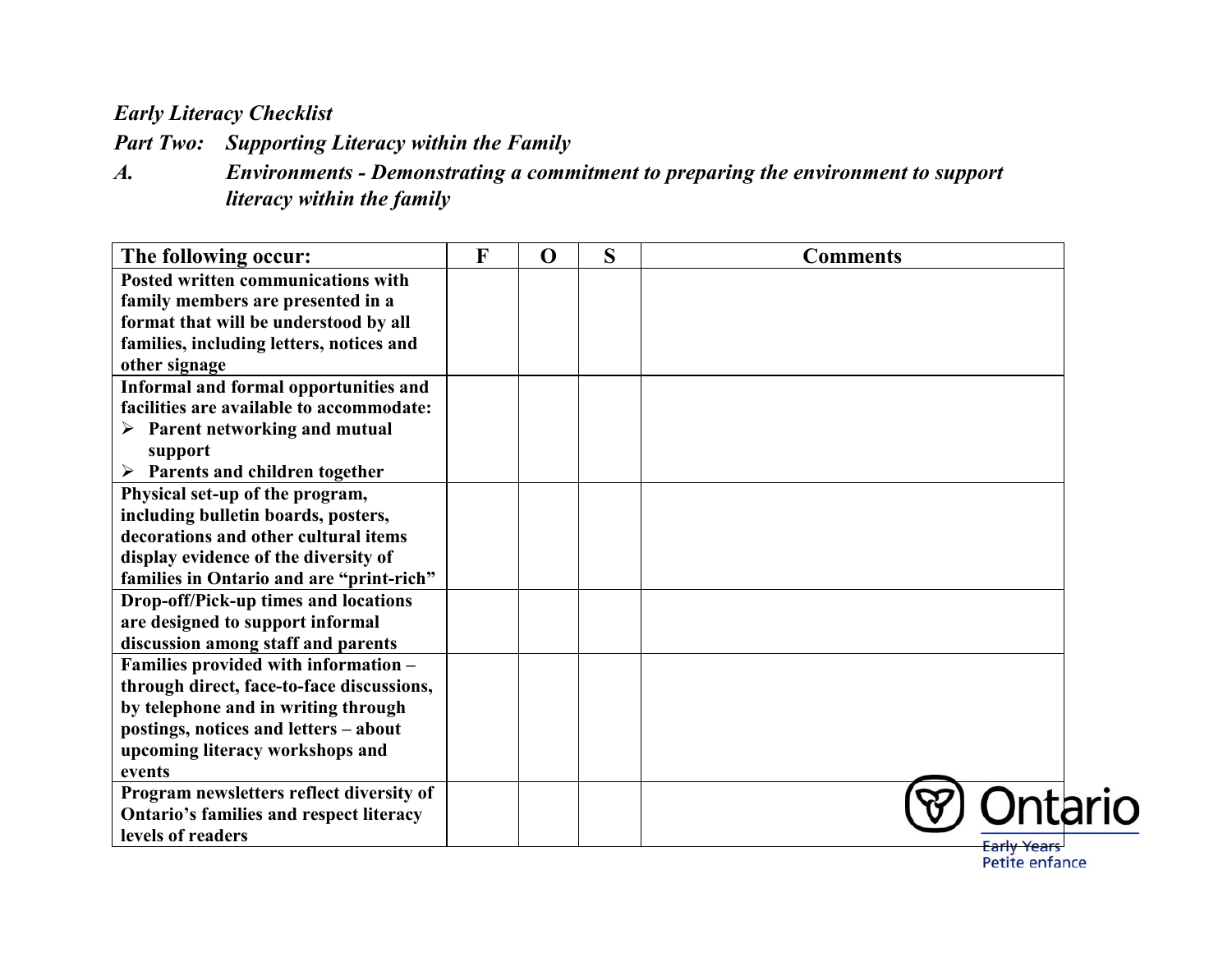#### **B. Interactions - Facilitating the emergence of knowledge and skills that support literacy within the family**

| The following occur:                                            | $\mathbf{F}$ | $\mathbf 0$ | S | <b>Comments</b> |
|-----------------------------------------------------------------|--------------|-------------|---|-----------------|
| <b>Opportunities for families/practitioner</b>                  |              |             |   |                 |
| interactions on a spontaneous basis                             |              |             |   |                 |
| Verbal communications with family                               |              |             |   |                 |
| members are conducted in a way that                             |              |             |   |                 |
| will be understood by all families,                             |              |             |   |                 |
| including those whose first language is                         |              |             |   |                 |
| neither French nor English                                      |              |             |   |                 |
| Practitioners greet families warmly and                         |              |             |   |                 |
| regularly invite them to spend time                             |              |             |   |                 |
| together                                                        |              |             |   |                 |
| Practitioners encourage parents and                             |              |             |   |                 |
| other family members to include their                           |              |             |   |                 |
| children in gatherings                                          |              |             |   |                 |
| Literacy events for families are planned                        |              |             |   |                 |
| on a regular basis with parent                                  |              |             |   |                 |
| involvement and keeping families'                               |              |             |   |                 |
| schedules in consideration                                      |              |             |   |                 |
| Opportunities provided to work with                             |              |             |   |                 |
| each family to identify their strengths,                        |              |             |   |                 |
| goals, interests and resources regarding                        |              |             |   |                 |
| literacy through:                                               |              |             |   |                 |
| <b>Family-focused interviews</b><br><b>Informal discussions</b> |              |             |   |                 |
| <b>Home</b> visits                                              |              |             |   |                 |
| Other                                                           |              |             |   |                 |
| Documented information regarding a                              |              |             |   |                 |
| child's progress in literacy skills                             |              |             |   |                 |
| development shared with families at                             |              |             |   |                 |
| times convenient to them                                        |              |             |   |                 |

Early Years<br>Petite enfance

rio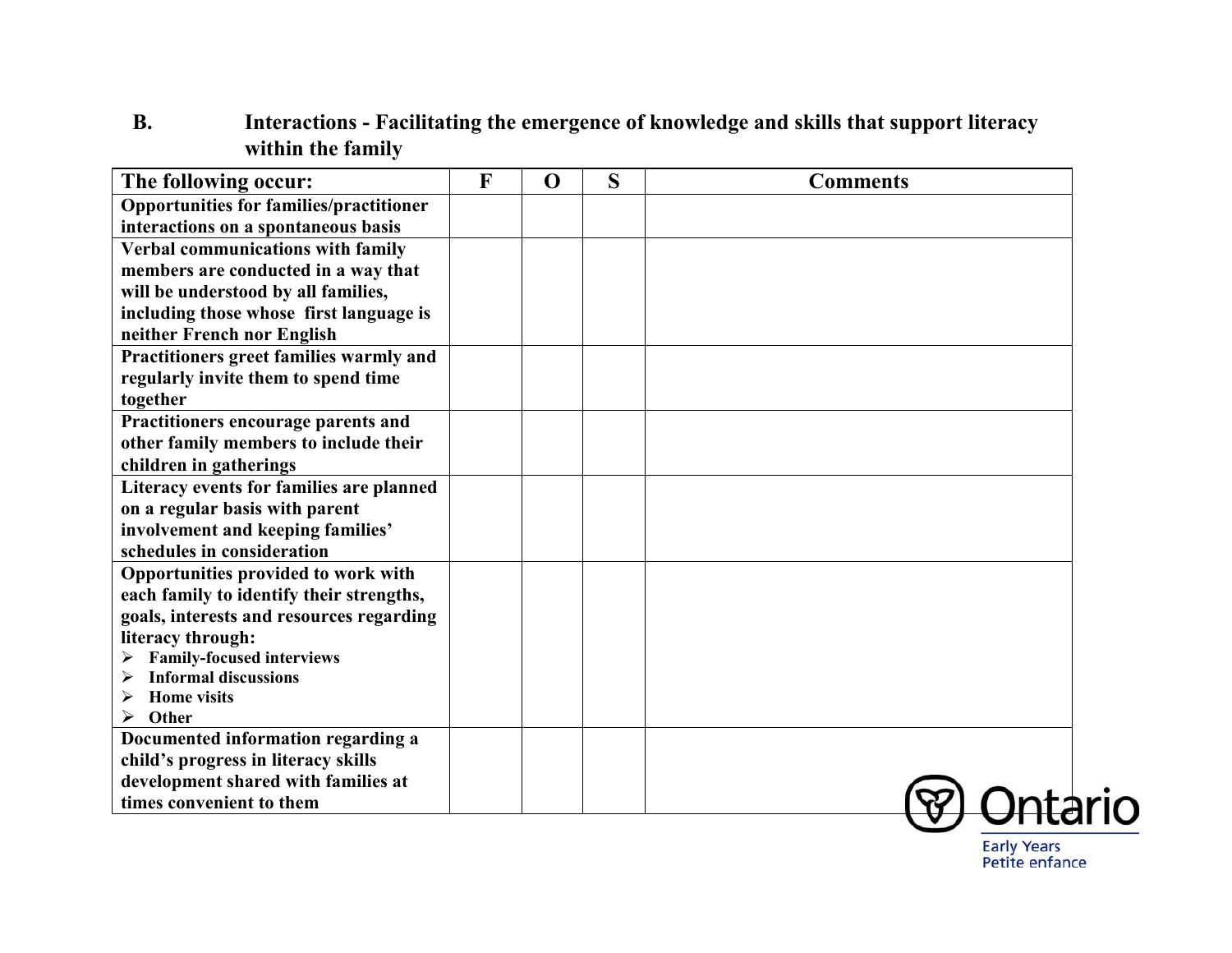| The following occur:                        | F | O | S | <b>Comments</b> |
|---------------------------------------------|---|---|---|-----------------|
| Resources – strategies and materials –      |   |   |   |                 |
| are available to parents to assist them in  |   |   |   |                 |
| supporting their child's early literacy     |   |   |   |                 |
| and language development                    |   |   |   |                 |
| <b>Available on-site</b>                    |   |   |   |                 |
| Available for loan/take home                |   |   |   |                 |
| <b>Alternate forms of communication are</b> |   |   |   |                 |
| provided for families who speak a           |   |   |   |                 |
| language other than English or French,      |   |   |   |                 |
| or communicate through Braille or who       |   |   |   |                 |
| experience other barriers                   |   |   |   |                 |
| Parents involved in development of          |   |   |   |                 |
| literacy materials, activities and events   |   |   |   |                 |
| <b>Family literacy activities reflect</b>   |   |   |   |                 |
| families' lives:                            |   |   |   |                 |
| <b>Culturally</b><br>➤                      |   |   |   |                 |
| <b>Socially</b>                             |   |   |   |                 |
| <b>Economically</b>                         |   |   |   |                 |
| Other                                       |   |   |   |                 |
| Parents' input sought in development of     |   |   |   |                 |
| <b>Community Literacy Plan</b>              |   |   |   |                 |

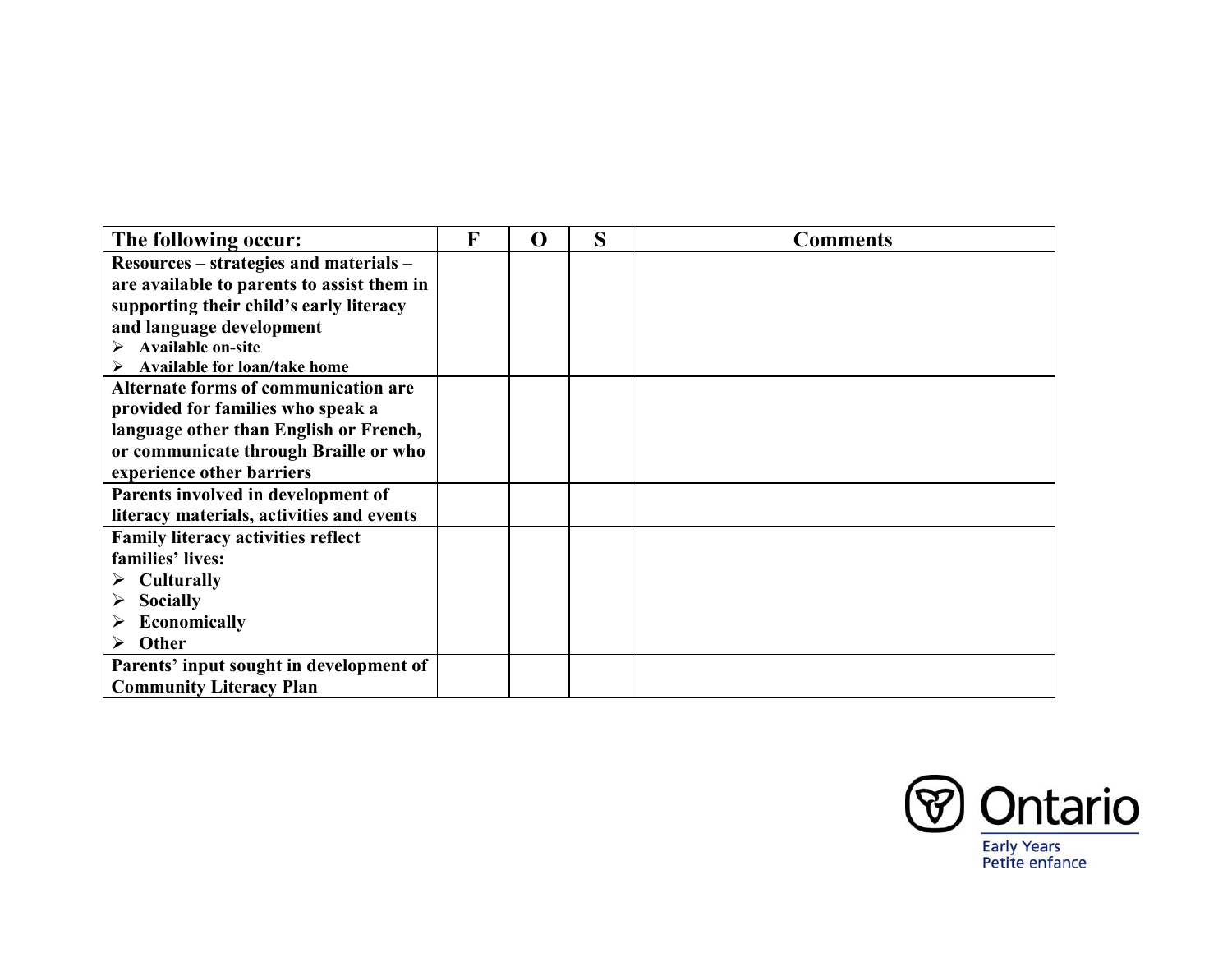*Part Three: Community partnerships in supporting child and family literacy skills*

*A. Collaboration - Demonstrating a commitment to forming and strengthening partnerships that promote child and family literacy with the community*

| The following occur:                                      | F | $\mathbf 0$ | S | <b>Comments</b>    |
|-----------------------------------------------------------|---|-------------|---|--------------------|
| <b>Regular communication and</b>                          |   |             |   |                    |
| information-sharing with the range of                     |   |             |   |                    |
| early years programs in the community                     |   |             |   |                    |
| Planning, implementing and hosting of                     |   |             |   |                    |
| community-based early and family                          |   |             |   |                    |
| literacy events open to those outside                     |   |             |   |                    |
| your program                                              |   |             |   |                    |
| Staff resources shared with other early                   |   |             |   |                    |
| years programs in the community                           |   |             |   |                    |
| including:                                                |   |             |   |                    |
| $\triangleright$ Staff-shadowing opportunities so         |   |             |   |                    |
| staff in one program learn about one                      |   |             |   |                    |
| another                                                   |   |             |   |                    |
| Staff-exchange programs so<br>➤                           |   |             |   |                    |
| programs with strong literacy                             |   |             |   |                    |
| components can support programs                           |   |             |   |                    |
| with literacy challenges                                  |   |             |   |                    |
| Professional development activities<br>➤                  |   |             |   |                    |
| extended to staff in other programs,                      |   |             |   |                    |
| promoting cross-sectoral                                  |   |             |   |                    |
| collaboration and information-                            |   |             |   |                    |
| sharing                                                   |   |             |   |                    |
| Two or more staff from different<br>$\blacktriangleright$ |   |             |   |                    |
| programs and services share a                             |   |             |   |                    |
| conference registration                                   |   |             |   |                    |
| Funding resources shared with early                       |   |             |   |                    |
| years programs in the community,                          |   |             |   |                    |
| including:                                                |   |             |   |                    |
| $\triangleright$ Proceeds from funding and/or             |   |             |   |                    |
| fundraising shared with other early                       |   |             |   | <b>Early Years</b> |
| years programs, where possible                            |   |             |   | Petite enfance     |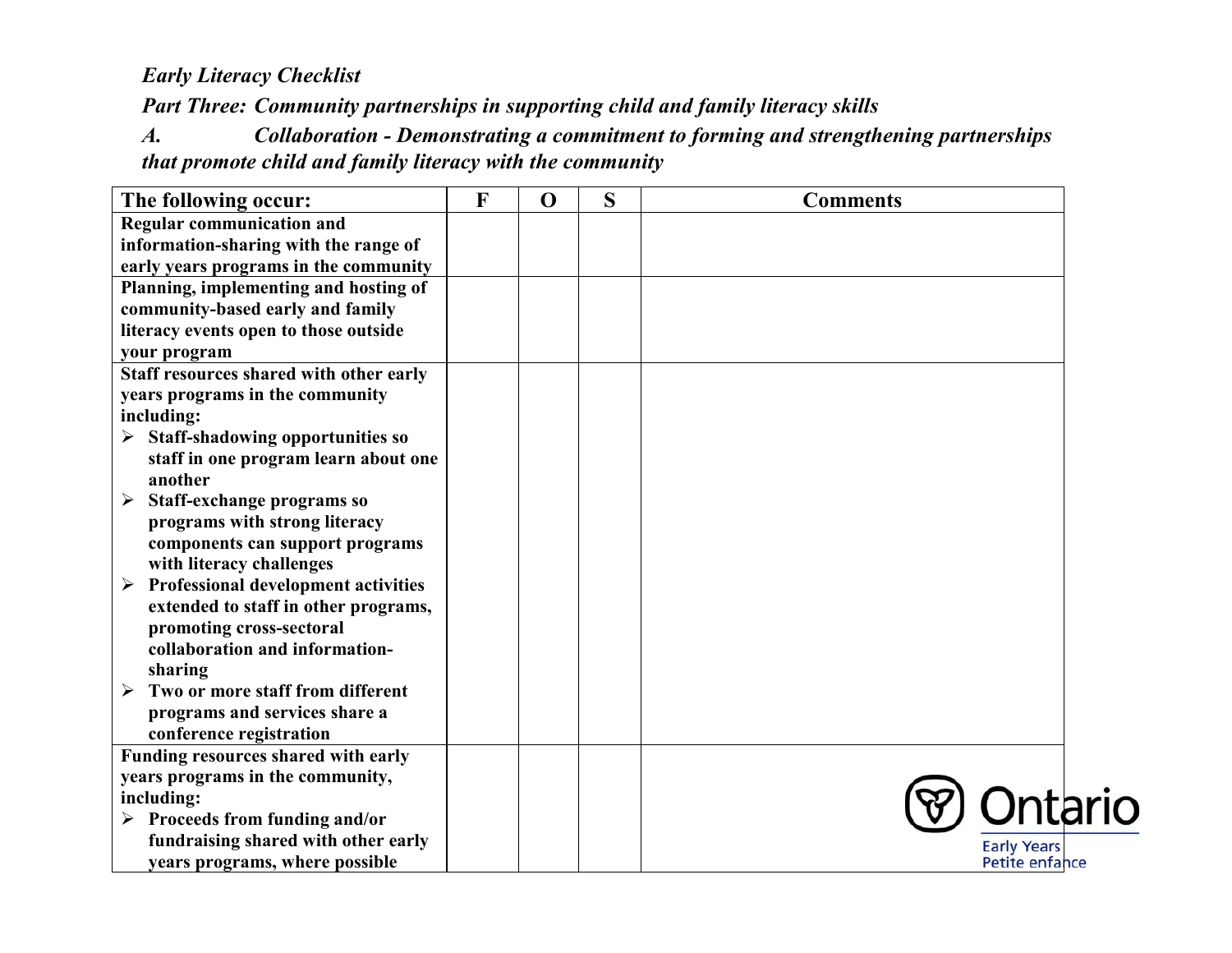| The following occur:                       | R | O | S | <b>Comments</b> |
|--------------------------------------------|---|---|---|-----------------|
| In-kind and volunteer resources shared     |   |   |   |                 |
| with early years programs in the           |   |   |   |                 |
| community, including:                      |   |   |   |                 |
| <b>Volunteer sharing</b><br>➤              |   |   |   |                 |
| Providing space for literacy activities    |   |   |   |                 |
| Sharing on-line access, email addresses,   |   |   |   |                 |
| etc.                                       |   |   |   |                 |
| <b>Formal protocols or agreements</b>      |   |   |   |                 |
| developed, maintained and tracked for      |   |   |   |                 |
| the above resource-sharing                 |   |   |   |                 |
| Participation (attendance) in literacy     |   |   |   |                 |
| events sponsored by "other" sectors        |   |   |   |                 |
| Participation in literacy organization by  |   |   |   |                 |
| serving on boards, committees, etc.        |   |   |   |                 |
| <b>Promoting Early Literacy Specialist</b> |   |   |   |                 |
| role in the community                      |   |   |   |                 |
| Contribution to development of the         |   |   |   |                 |
| <b>Community Literacy Plan</b>             |   |   |   |                 |